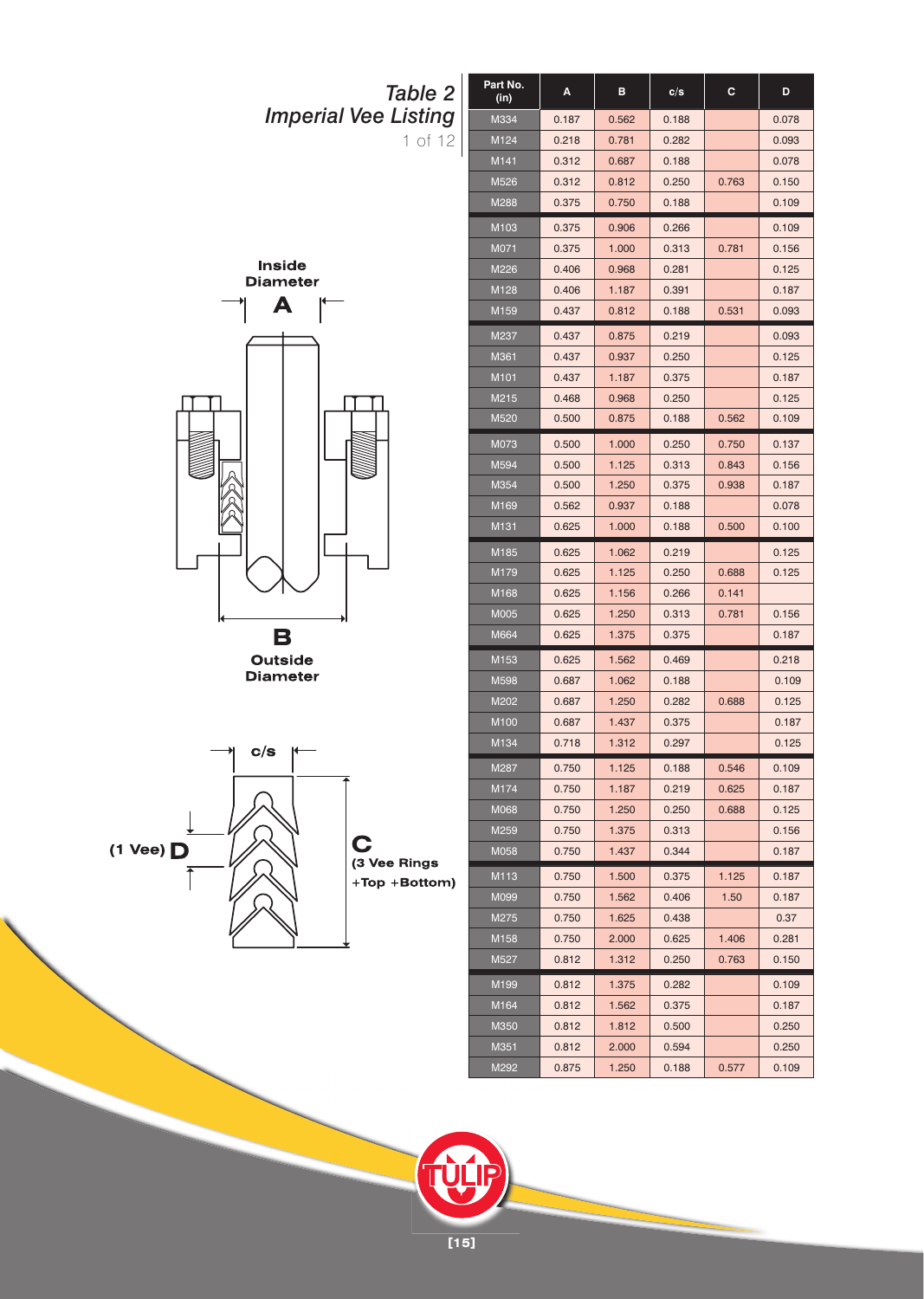| Part No.<br>(in) | A     | в     | c/s   | С     | D     |
|------------------|-------|-------|-------|-------|-------|
| M206             | 0.875 | 1.375 | 0.250 | 0.688 | 0.125 |
| M138             | 0.875 | 1.406 | 0.266 |       | 0.125 |
| M078             | 0.875 | 1.500 | 0.313 | 0.781 | 0.156 |
| M165             | 0.875 | 1.625 | 0.375 |       | 0.187 |
| M075             | 0.875 | 1.750 | 0.438 | 1.094 | 0.218 |
| M051             | 0.875 | 1.875 | 0.500 |       | 0.25  |
| M069             | 0.937 | 1.156 | 0.110 | 1.403 | 0.281 |
| M <sub>150</sub> | 0.968 | 1.781 | 0.407 |       | 0.187 |
| M276             | 0.983 | 1.776 | 0.397 |       | 0.312 |
| M521             | 1.000 | 1.375 | 0.188 | 0.562 | 0.109 |
| M009             | 1.000 | 1.500 | 0.250 | 0.730 | 0.133 |
| M298             | 1.000 | 1.625 | 0.313 |       | 0.156 |
| <b>M060</b>      | 1.000 | 1.750 | 0.375 | 0.938 | 0.187 |
| M052             | 1.000 | 2.000 | 0.500 | 1.219 | 0.250 |
| M147             | 1.000 | 2.500 | 0.750 | 1.609 | 0.328 |
| M054             | 1.000 | 2.625 | 0.813 |       | 0.343 |
| M107             | 1.062 | 1.625 | 0.282 |       | 0.187 |
| M <sub>125</sub> | 1.062 | 1.656 | 0.297 |       | 0.171 |
| M243             | 1.062 | 1.812 | 0.375 |       | 0.187 |
| M <sub>127</sub> | 1.093 | 2.281 | 0.594 |       | 0.234 |
| M295             | 1.125 | 1.500 | 0.188 |       | 0.109 |
| M038             | 1.125 | 1.625 | 0.250 | 0.688 | 0.125 |
| M004             | 1.125 | 1.750 | 0.313 | 0.781 | 0.156 |
| M191             | 1.125 | 1.812 | 0.344 |       | 0.187 |
| M280             | 1.125 | 1.875 | 0.375 | 0.938 | 0.187 |
| M065             | 1.125 | 2.000 | 0.438 | 1.094 | 0.218 |
| M162             | 1.125 | 2.250 | 0.563 |       | 0.250 |
| M086             | 1.125 | 2.750 | 0.813 | 1.719 | 0.343 |
| M372             | 1.187 | 1.562 | 0.188 | 0.674 | 0.125 |
| M364             | 1.187 | 1.750 | 0.282 |       | 0.125 |
| M205             | 1.187 | 2.000 | 0.407 |       | 0.187 |
| M400             | 1.187 | 2.000 | 0.407 |       | 0.135 |
| M167             | 1.250 | 1.687 | 0.219 |       | 0.109 |
| M112             | 1.250 | 1.750 | 0.250 | 0.688 | 0.125 |
| M297             | 1.250 | 1.812 | 0.281 |       | 0.187 |
| M015             | 1.250 | 1.875 | 0.313 |       | 0.156 |
| M030             | 1.250 | 2.000 | 0.375 | 0.938 | 0.187 |
| M045             | 1.250 | 2.250 | 0.500 | 1.219 | 0.250 |
| M048             | 1.250 | 2.500 | 0.625 | 1.875 | 0.281 |
| M284             | 1.250 | 2.625 | 0.688 |       | 0.312 |
| M250             | 1.312 | 1.750 | 0.219 |       | 0.109 |
| M126             | 1.312 | 2.093 | 0.391 |       | 0.156 |
| M326             | 1.375 | 1.750 | 0.188 |       | 0.094 |
| M217             | 1.375 | 1.875 | 0.250 | 0.688 | 0.125 |
| M198             | 1.375 | 2.000 | 0.313 | 0.875 | 0.156 |

*Table 2 Imperial Vee Listing* 2 of 12







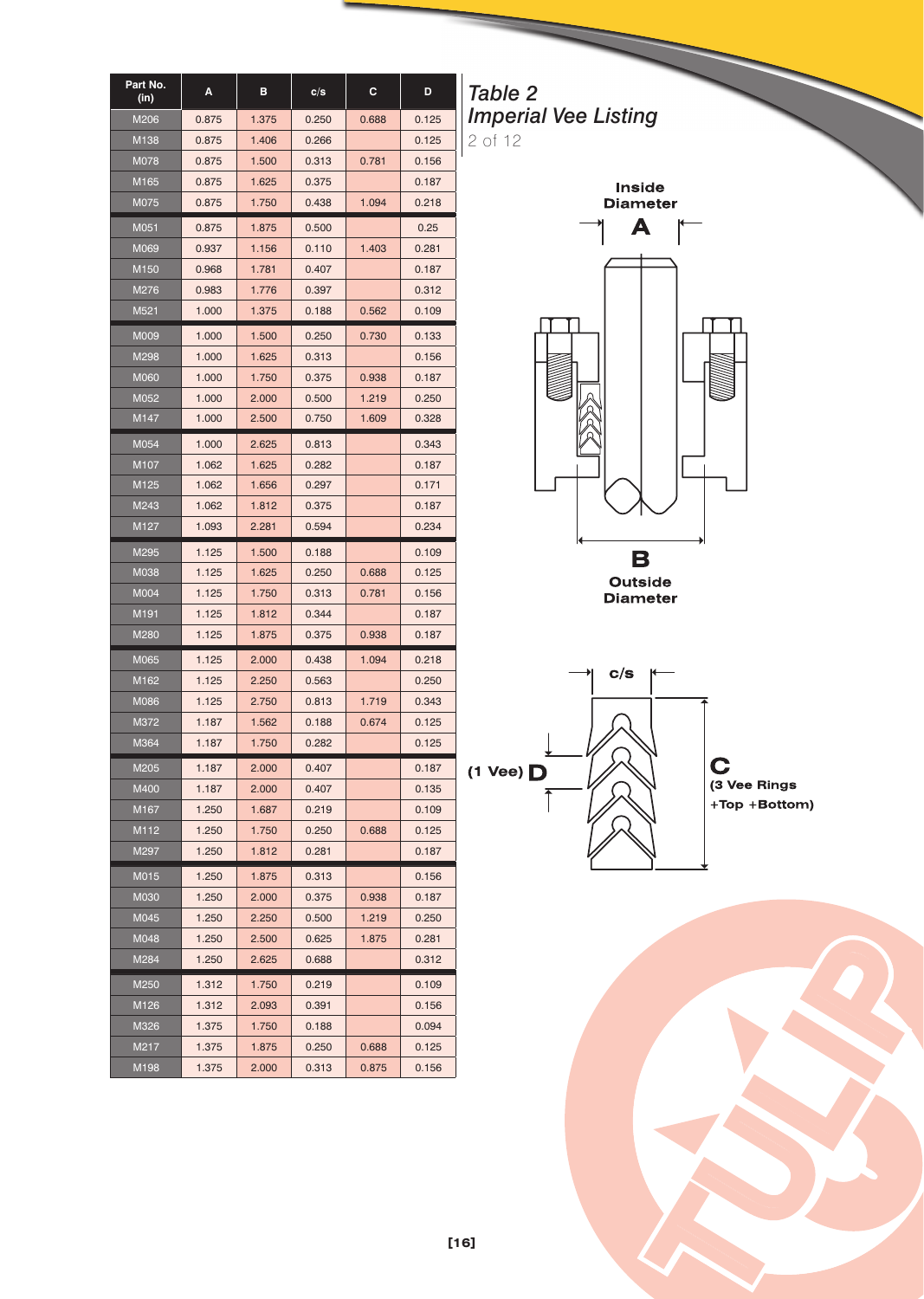



 $(1$  Vee)  $\Box$ 

**[17]**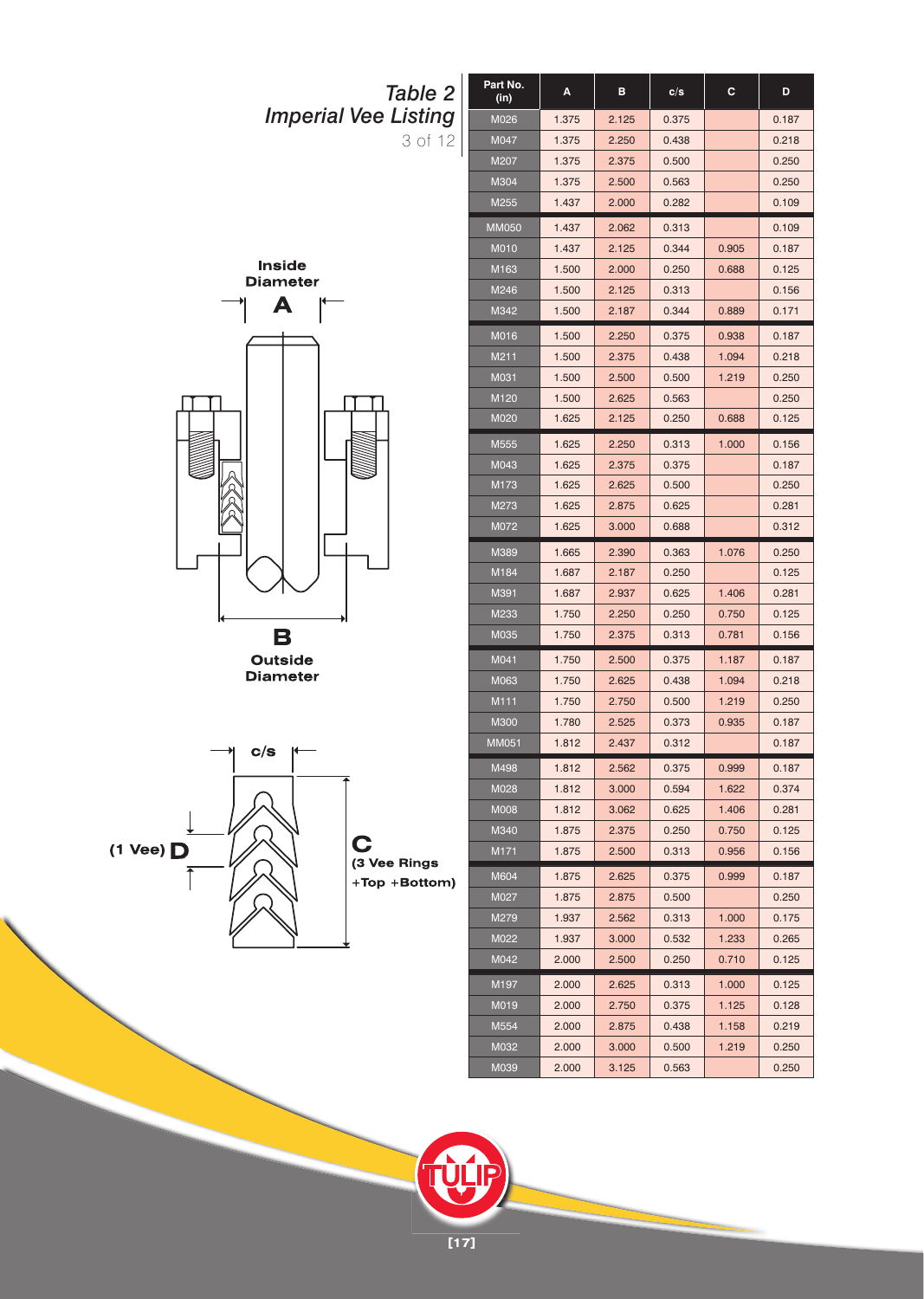| Part No.<br>(in) | A     | в     | c/s   | c     | D     |
|------------------|-------|-------|-------|-------|-------|
| M190             | 2.000 | 3.250 | 0.625 | 1.406 | 0.281 |
| M029             | 2.000 | 3.500 | 0.750 | 2.165 | 0.366 |
| M021             | 2.000 | 3.750 | 0.875 |       | 0.375 |
| M640             | 2.062 | 2.875 | 0.407 | 1.017 | 0.200 |
| M186             | 2.062 | 3.500 | 0.719 |       | 0.281 |
| <b>M070</b>      | 2.125 | 2.562 | 0.219 |       | 0.125 |
| M296             | 2.125 | 2.625 | 0.250 |       | 0.125 |
| M506             | 2.125 | 2.750 | 0.313 | 0.890 | 0.171 |
| M013             | 2.125 | 2.875 | 0.375 |       | 0.188 |
| M152             | 2.125 | 3.000 | 0.438 | 1.094 | 0.218 |
| M386             | 2.125 | 3.125 | 0.500 |       | 0.250 |
| M067             | 2.125 | 3.250 | 0.563 |       | 0.250 |
| M002             | 2.125 | 3.500 | 0.688 |       | 0.313 |
| M <sub>129</sub> | 2.156 | 3.343 | 0.594 |       | 0.266 |
| M007             | 2.187 | 3.500 | 0.657 |       | 0.266 |
| M012             | 2.187 | 3.750 | 0.782 |       | 0.344 |
| M188             | 2.250 | 2.750 | 0.250 | 0.750 | 0.125 |
| M289             | 2.250 | 2.875 | 0.313 | 1.000 | 0.156 |
| M209             | 2.250 | 3.000 | 0.375 | 0.938 | 0.187 |
| M395             | 2.250 | 3.125 | 0.438 | 1.191 | 0.224 |
| M024             | 2.250 | 3.250 | 0.500 | 1.219 | 0.250 |
| M154             | 2.250 | 4.000 | 0.875 | 1.875 | 0.375 |
| M227             | 2.312 | 3.750 | 0.719 |       | 0.281 |
| M341             | 2.375 | 2.875 | 0.250 | 0.688 | 0.125 |
| M322             | 2.375 | 3.000 | 0.313 | 1.000 | 0.156 |
| M130             | 2.375 | 3.125 | 0.375 |       | 0.188 |
| M208             | 2.375 | 3.375 | 0.500 |       | 0.250 |
| M <sub>123</sub> | 2.375 | 3.531 | 0.578 |       | 0.250 |
| M011             | 2.375 | 3.750 | 0.688 | 1.563 | 0.312 |
| <b>M006</b>      | 2.375 | 4.000 | 0.813 | 1.719 | 0.343 |
| M522             | 2.500 | 2.875 | 0.188 | 0.562 | 0.109 |
| M210             | 2.500 | 3.000 | 0.250 | 0.750 | 0.156 |
| M281             | 2.500 | 3.125 | 0.313 | 1.000 | 0.175 |
| M025             | 2.500 | 3.250 | 0.375 | 1.187 | 0.200 |
| M282             | 2.500 | 3.375 | 0.438 | 1.094 | 0.218 |
| M033             | 2.500 | 3.500 | 0.500 | 1.219 | 0.250 |
| M144             | 2.500 | 3.625 | 0.563 |       | 0.250 |
| M089             | 2.500 | 3.750 | 0.625 |       | 0.281 |
| M018             | 2.500 | 4.000 | 0.750 | 1.609 | 0.328 |
| M196             | 2.562 | 3.187 | 0.313 | 0.781 | 0.156 |
| M216             | 2.562 | 4.000 | 0.719 |       | 0.328 |
| M477             | 2.625 | 3.125 | 0.250 | 0.936 | 0.187 |
| M556             | 2.625 | 3.250 | 0.313 | 0.843 | 0.156 |
| M497             | 2.625 | 3.625 | 0.500 | 1.265 | 0.234 |
| M014             | 2.687 | 4.250 | 0.782 |       | 0.391 |

*Table 2 Imperial Vee Listing* 4 of 12







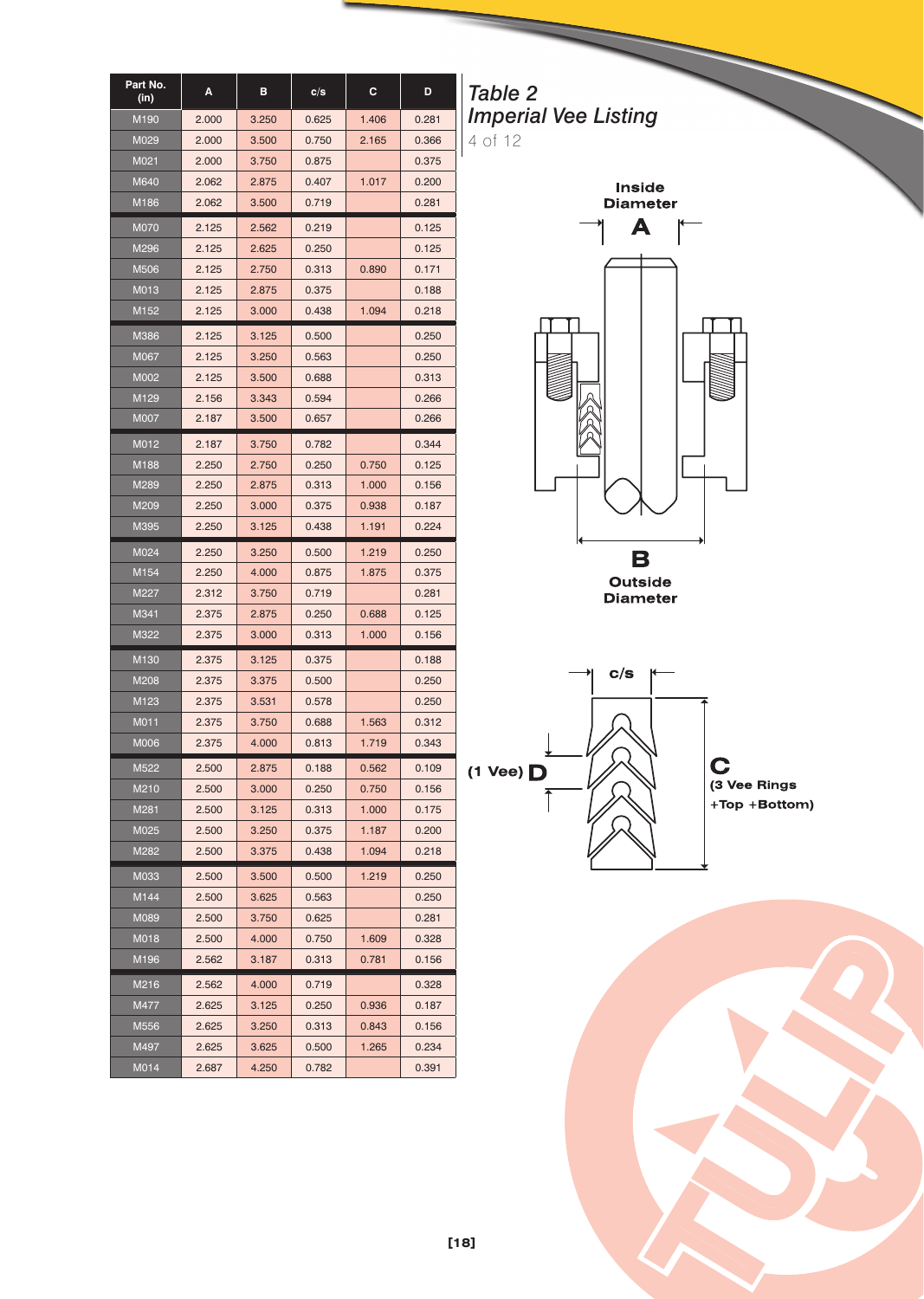



 $(1$  Vee)  $\Box$ 

**[19]**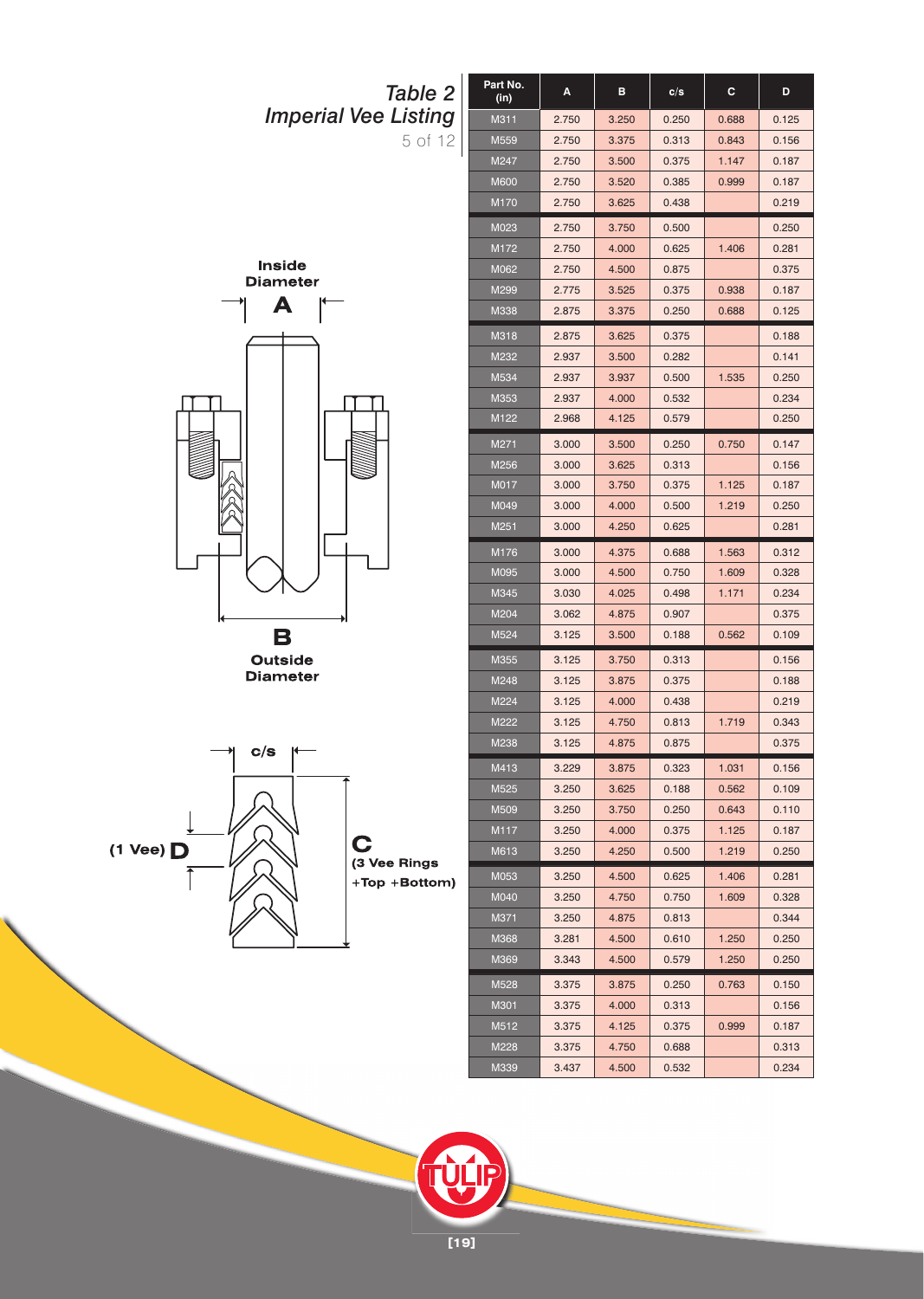| Part No.<br>(in) | A     | в     | c/s   | c     | D     |
|------------------|-------|-------|-------|-------|-------|
| M229             | 3.500 | 4.000 | 0.250 | 0.688 | 0.125 |
| M240             | 3.500 | 4.250 | 0.375 | 0.938 | 0.187 |
| M143             | 3.500 | 4.312 | 0.406 |       | 0.203 |
| M242             | 3.500 | 4.375 | 0.438 |       | 0.219 |
| M050             | 3.500 | 4.500 | 0.500 | 1.525 | 0.250 |
| M055             | 3.500 | 4.750 | 0.625 |       | 0.281 |
| M366             | 3.500 | 4.875 | 0.688 |       | 0.313 |
| M231             | 3.500 | 5.125 | 0.813 |       | 0.344 |
| M094             | 3.500 | 5.500 | 1.000 | 2.125 | 0.437 |
| M157             | 3.500 | 5.750 | 1.125 |       | 0.453 |
| M306             | 3.530 | 4.526 | 0.498 | 1.171 | 0.234 |
| M135             | 3.687 | 4.687 | 0.500 |       | 0.250 |
| M511             | 3.750 | 4.250 | 0.250 | 0.643 | 0.110 |
| M <sub>257</sub> | 3.750 | 4.375 | 0.313 | 0.781 | 0.156 |
| M285             | 3.750 | 4.500 | 0.375 | 1.100 | 0.187 |
| M327             | 3.750 | 4.525 | 0.388 |       | 0.187 |
| M225             | 3.750 | 4.718 | 0.484 |       | 0.250 |
| M503             | 3.750 | 4.750 | 0.500 | 1.265 | 0.234 |
| M234             | 3.750 | 5.375 | 0.813 |       | 0.344 |
| M212             | 3.812 | 5.750 | 0.969 | 2.250 | 0.406 |
| M532             | 3.875 | 4.375 | 0.250 | 0.763 | 0.150 |
| M241             | 3.875 | 4.625 | 0.375 | 1.100 | 0.187 |
| M189             | 3.875 | 4.875 | 0.500 |       | 0.250 |
| M187             | 3.875 | 5.000 | 0.563 | 1.250 | 0.250 |
| M494             | 3.875 | 5.125 | 0.625 | 1.658 | 0.282 |
| M348             | 3.937 | 5.000 | 0.532 |       | 0.234 |
| M092             | 3.937 | 5.750 | 0.907 | 1.921 | 0.390 |
| M261             | 3.975 | 4.725 | 0.375 |       | 0.188 |
| M414             | 3.979 | 4.750 | 0.386 | 1.100 | 0.156 |
| M037             | 4.000 | 4.500 | 0.250 | 0.688 | 0.187 |
| M610             | 4.000 | 4.625 | 0.313 | 0.843 | 0.156 |
| M091             | 4.000 | 4.750 | 0.375 | 0.938 | 0.187 |
| M213             | 4.000 | 4.875 | 0.438 | 1.094 | 0.218 |
| M194             | 4.000 | 5.000 | 0.500 | 1.219 | 0.250 |
| M056             | 4.000 | 5.250 | 0.625 | 1.406 | 0.281 |
| M183             | 4.000 | 5.375 | 0.688 | 1.563 | 0.312 |
| M087             | 4.000 | 5.500 | 0.750 | 1.609 | 0.328 |
| M305             | 4.030 | 5.025 | 0.498 |       | 0.234 |
| MM526            | 4.125 | 4.875 | 0.375 |       | 0.187 |
| M536             | 4.250 | 4.750 | 0.250 | 0.763 | 0.150 |
| M359             | 4.250 | 4.875 | 0.313 |       | 0.156 |
| M329             | 4.250 | 5.000 | 0.375 | 1.100 | 0.187 |
| M <sub>137</sub> | 4.250 | 5.250 | 0.500 | 1.219 | 0.250 |
| M244             | 4.250 | 6.000 | 0.875 |       | 0.375 |
| M302             | 4.375 | 5.000 | 0.313 |       | 0.156 |

*Table 2 Imperial Vee Listing* 6 of 12







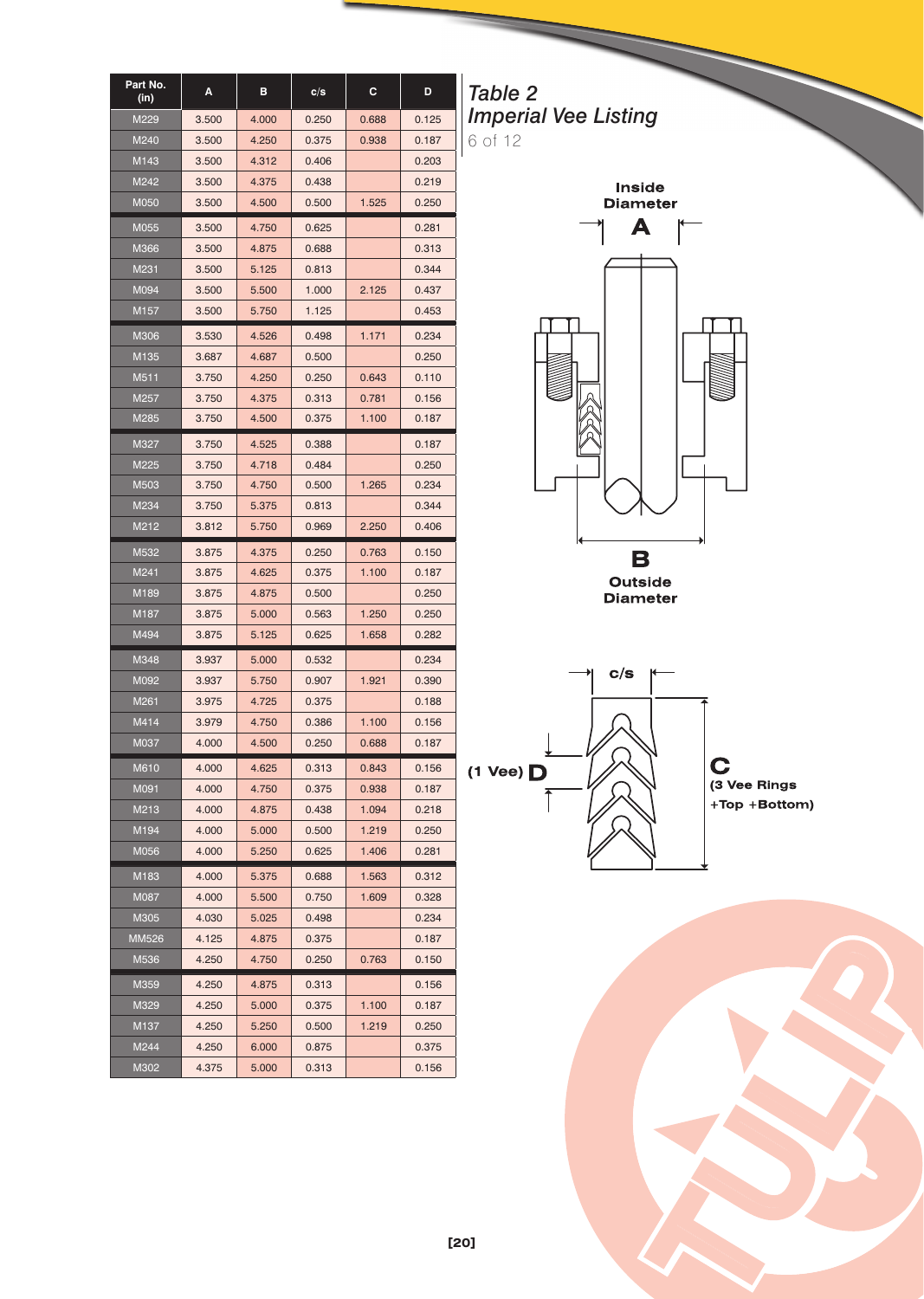





**[21]**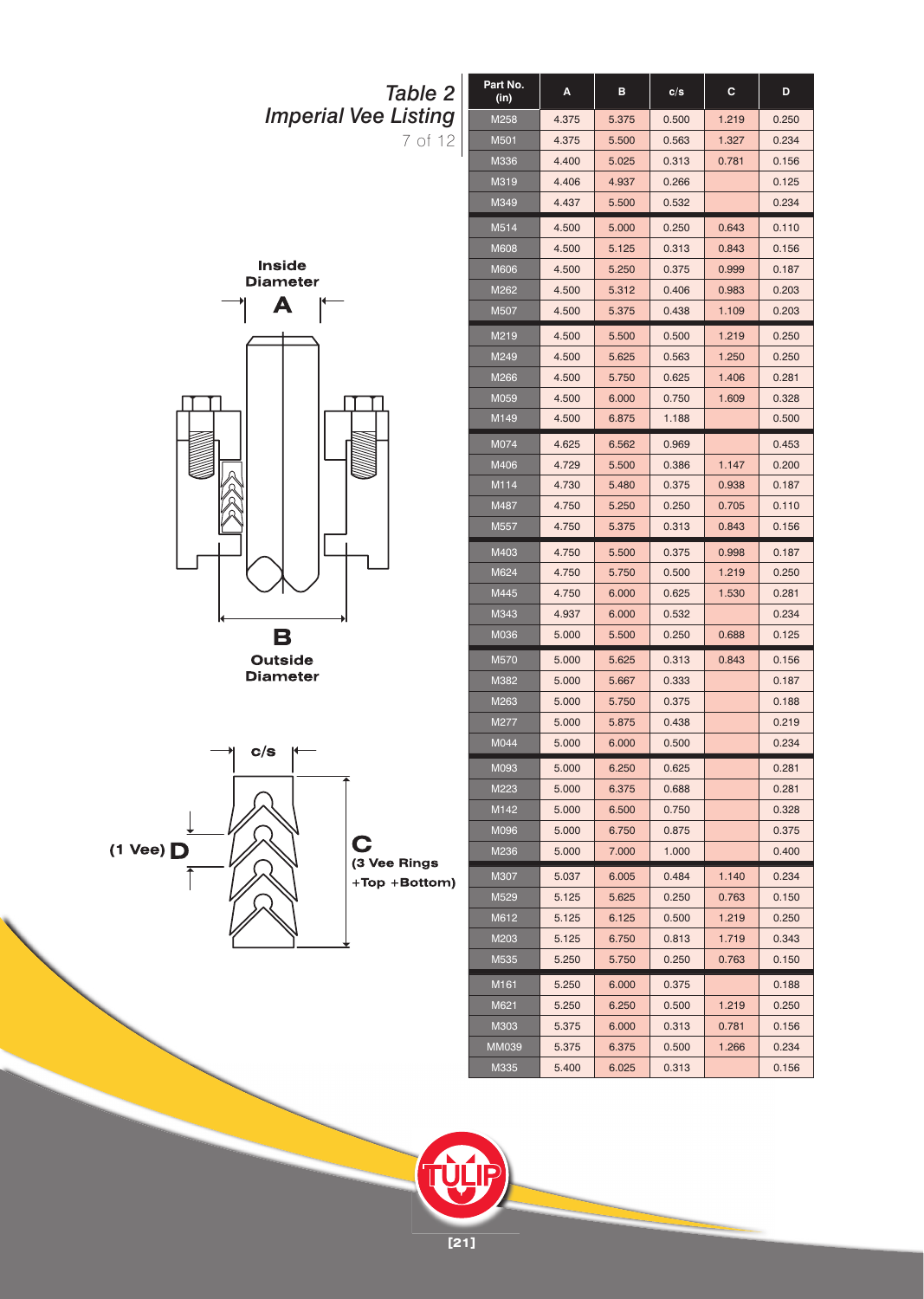| Part No.<br>(in) | А     | в     | c/s   | С     | D     |
|------------------|-------|-------|-------|-------|-------|
| M314             | 5.406 | 5.937 | 0.266 |       | 0.125 |
| M344             | 5.437 | 6.500 | 0.532 |       | 0.234 |
| M574             | 5.437 | 7.250 | 0.907 | 2.032 | 0.394 |
| M313             | 5.477 | 6.377 | 0.450 | 1.119 | 0.234 |
| M407             | 5.479 | 6.375 | 0.448 | 1.375 | 0.225 |
| M515             | 5.500 | 6.000 | 0.250 | 0.643 | 0.110 |
| M558             | 5.500 | 6.125 | 0.313 | 0.843 | 0.156 |
| M405             | 5.500 | 6.250 | 0.375 |       | 0.203 |
| M370             | 5.500 | 6.500 | 0.500 | 1.219 | 0.250 |
| M392             | 5.500 | 6.750 | 0.625 | 1.406 | 0.281 |
| M214             | 5.500 | 7.000 | 0.750 | 1.609 | 0.328 |
| M533             | 5.750 | 6.250 | 0.250 | 0.763 | 0.150 |
| M579             | 5.750 | 6.375 | 0.313 | 0.843 | 0.156 |
| M603             | 5.750 | 6.500 | 0.375 | 0.999 | 0.187 |
| M148             | 5.750 | 6.750 | 0.500 | 1.219 | 0.250 |
| M458             | 5.750 | 7.000 | 0.625 | 1.533 | 0.282 |
| M104             | 5.750 | 7.500 | 0.875 |       | 0.375 |
| M145             | 5.750 | 8.000 | 1.125 |       | 0.453 |
| M146             | 5.750 | 8.250 | 1.250 |       | 0.500 |
| M537             | 5.875 | 6.375 | 0.250 | 0.763 | 0.150 |
| M331             | 5.875 | 6.875 | 0.500 |       | 0.250 |
| M121             | 5.906 | 7.094 | 0.594 |       | 0.234 |
| M360             | 5.938 | 7.000 | 0.531 |       | 0.250 |
| <b>M001</b>      | 6.000 | 6.500 | 0.250 | 0.688 | 0.125 |
| M573             | 6.000 | 6.625 | 0.313 | 0.843 | 0.156 |
| M601             | 6.000 | 6.750 | 0.375 | 0.999 | 0.187 |
| M181             | 6.000 | 7.000 | 0.500 | 1.219 | 0.250 |
| M200             | 6.000 | 7.125 | 0.563 | 1.250 | 0.250 |
| M084             | 6.000 | 7.250 | 0.625 | 1.406 | 0.281 |
| M057             | 6.000 | 7.500 | 0.750 |       | 0.328 |
| M310             | 6.025 | 7.025 | 0.500 | 1.219 | 0.250 |
| M408             | 6.229 | 7.250 | 0.511 | 1.287 | 0.188 |
| M563             | 6.250 | 6.875 | 0.313 | 0.843 | 0.156 |
| M201             | 6.250 | 7.000 | 0.375 | 0.938 | 0.187 |
| M623             | 6.250 | 7.250 | 0.500 | 1.219 | 0.250 |
| M459             | 6.250 | 7.500 | 0.625 | 1.645 | 0.340 |
| M293             | 6.375 | 7.000 | 0.313 |       | 0.156 |
| M367             | 6.375 | 8.000 | 0.813 |       | 0.344 |
| M139             | 6.406 | 6.937 | 0.266 |       | 0.094 |
| M358             | 6.437 | 7.500 | 0.532 |       | 0.234 |
| M530             | 6.500 | 7.000 | 0.250 | 0.763 | 0.150 |
| M566             | 6.500 | 7.125 | 0.313 | 0.843 | 0.156 |
| M605             | 6.500 | 7.250 | 0.375 | 0.999 | 0.187 |
| M317             | 6.500 | 7.500 | 0.500 |       | 0.250 |
| M647             | 6.500 | 7.750 | 0.625 | 1.406 | 0.281 |
| M066             | 6.500 | 8.000 | 0.750 | 1.609 | 0.328 |
| M <sub>151</sub> | 6.500 | 9.250 | 1.375 |       | 0.500 |
| MM383            | 6.000 | 6.660 | 0.330 |       | 0.187 |
| M576             | 6.750 | 7.375 | 0.313 | 0.843 | 0.156 |
|                  | 6.750 | 7.500 | 0.375 |       | 0.188 |

*Table 2 Imperial Vee Listing* 8 of 12





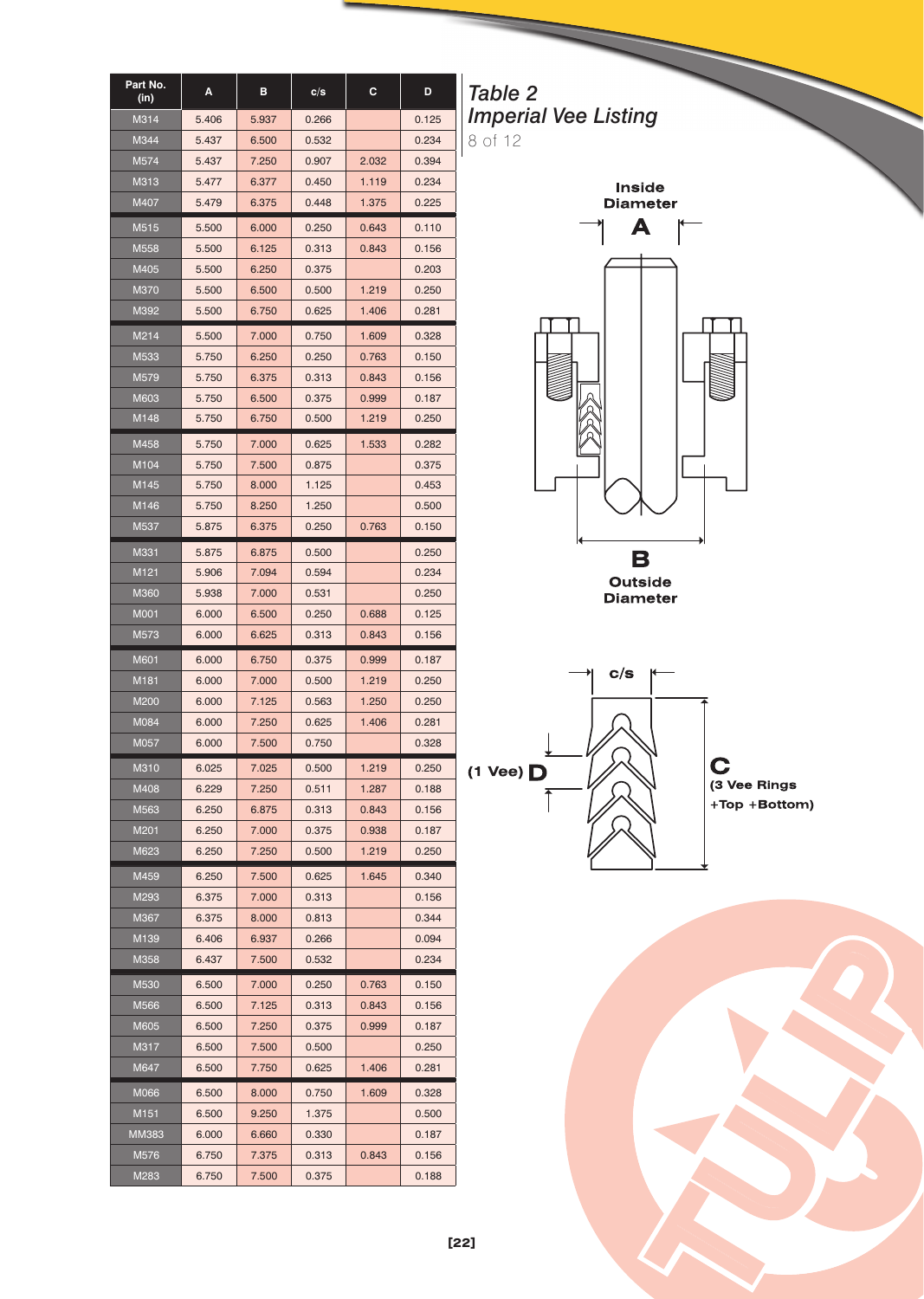

**[23]**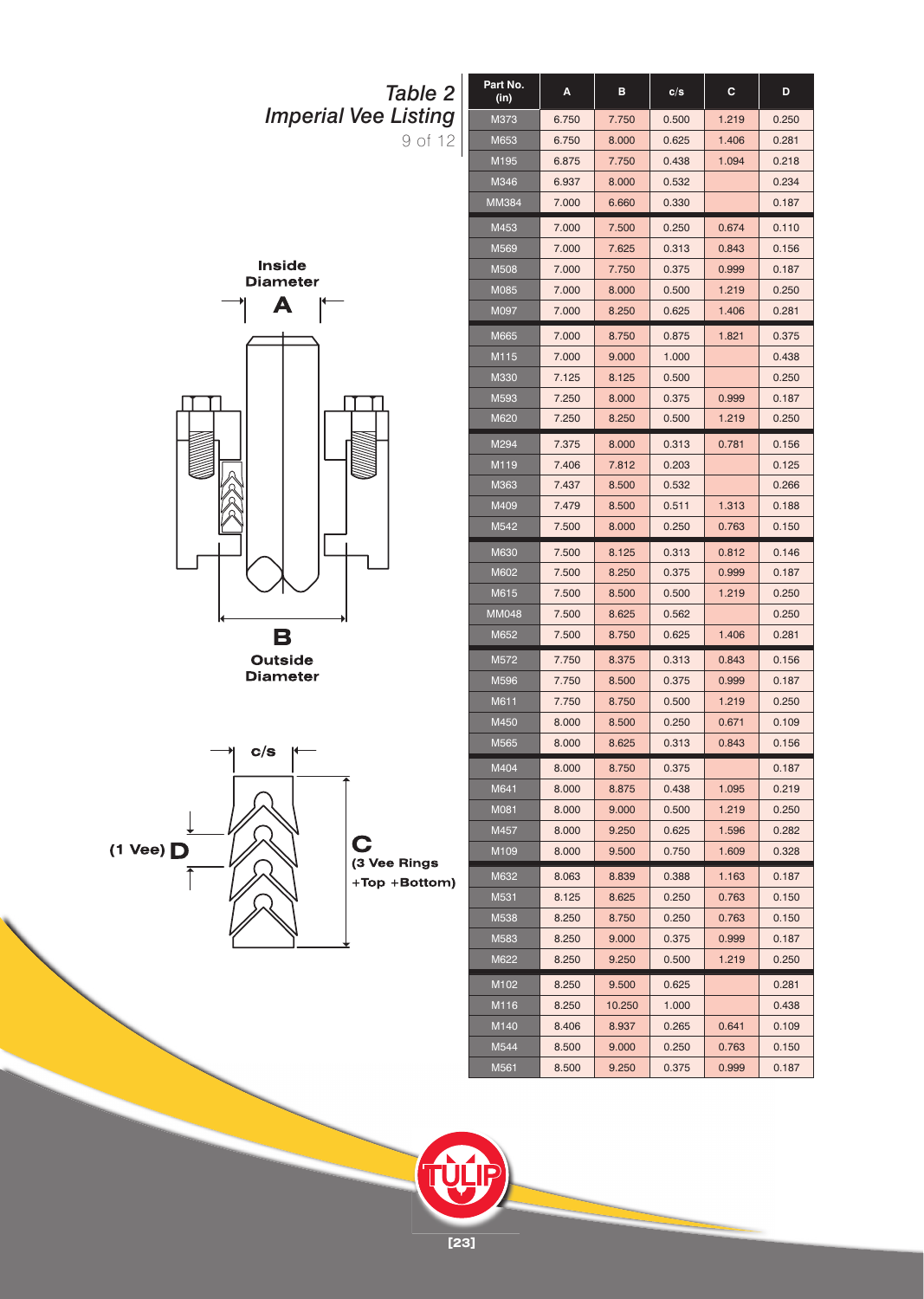| Part No.<br>(in) | A      | в      | c/s   | c     | D     |
|------------------|--------|--------|-------|-------|-------|
| M617             | 8.500  | 9.500  | 0.500 | 1.219 | 0.250 |
| M648             | 8.500  | 9.750  | 0.625 | 1.406 | 0.281 |
| M560             | 8.750  | 9.375  | 0.313 | 0.843 | 0.156 |
| M592             | 8.750  | 9.500  | 0.375 | 0.999 | 0.187 |
| M618             | 8.750  | 9.750  | 0.500 | 1.219 | 0.250 |
| M321             | 8.750  | 10.000 | 0.625 |       | 0.281 |
| M178             | 8.750  | 10.500 | 0.875 |       | 0.375 |
| M460             | 9.000  | 9.500  | 0.250 | 0.674 | 0.110 |
| M562             | 9.000  | 9.625  | 0.313 | 0.843 | 0.156 |
| M <sub>193</sub> | 9.000  | 9.750  | 0.375 | 0.938 | 0.187 |
| M155             | 9.000  | 10.000 | 0.500 | 1.219 | 0.250 |
| M076             | 9.000  | 10.250 | 0.625 | 1.406 | 0.281 |
| M235             | 9.000  | 10.500 | 0.750 |       | 0.328 |
| M575             | 9.125  | 9.750  | 0.313 | 0.843 | 0.156 |
| M595             | 9.250  | 10.000 | 0.375 | 0.999 | 0.187 |
| M614             | 9.250  | 10.250 | 0.500 | 1.219 | 0.250 |
| M539             | 9.375  | 9.875  | 0.250 | 0.763 | 0.150 |
| M577             | 9.375  | 10.000 | 0.313 | 0.843 | 0.156 |
| M510             | 9.500  | 10.000 | 0.250 | 0.643 | 0.110 |
| M571             | 9.500  | 10.125 | 0.313 | 0.843 | 0.156 |
| M590             | 9.500  | 10.250 | 0.375 | 0.999 | 0.187 |
| M626             | 9.500  | 10.500 | 0.500 | 1.219 | 0.250 |
| M245             | 9.500  | 10.750 | 0.625 |       | 0.281 |
| M662             | 9.500  | 11.000 | 0.750 | 1.610 | 0.328 |
| M543             | 9.625  | 10.125 | 0.250 | 0.763 | 0.150 |
| M564             | 9.750  | 10.375 | 0.313 | 0.843 | 0.156 |
| M587             | 9.750  | 10.500 | 0.375 | 0.999 | 0.187 |
| M629             | 9.750  | 10.750 | 0.500 | 1.219 | 0.250 |
| M547             | 10.000 | 10.500 | 0.250 | 0.763 | 0.150 |
| M567             | 10.000 | 10.625 | 0.313 | 0.843 | 0.156 |
| M513             | 10.000 | 10.750 | 0.375 | 0.999 | 0.187 |
| M252             | 10.000 | 11.000 | 0.500 | 1.219 | 0.250 |
| M504             | 10.000 | 11.250 | 0.625 | 1.531 | 0.281 |
| M088             | 10.000 | 11.500 | 0.750 | 1.609 | 0.328 |
| M <sub>180</sub> | 10.000 | 11.625 | 0.813 | 1.719 | 0.343 |
| M090             | 10.000 | 11.750 | 0.875 |       | 0.375 |
| M591             | 10.250 | 11.000 | 0.375 | 0.999 | 0.187 |
| M616             | 10.250 | 11.250 | 0.500 | 1.219 | 0.250 |
| M540             | 10.500 | 11.000 | 0.250 | 0.763 | 0.150 |
| M584             | 10.500 | 11.250 | 0.375 | 0.999 | 0.187 |
| M619             | 10.500 | 11.500 | 0.500 | 1.219 | 0.250 |
| M651             | 10.500 | 11.750 | 0.625 | 1.406 | 0.281 |
| M079             | 10.625 | 11.625 | 0.500 | 1.219 | 0.250 |
| M580             | 10.750 | 11.500 | 0.375 | 0.999 | 0.187 |
| M634             | 10.750 | 11.750 | 0.500 | 1.219 | 0.250 |
| M267             | 10.750 | 12.000 | 0.625 |       | 0.281 |
| M545             | 11.000 | 11.500 | 0.250 | 0.763 | 0.150 |
| M589             | 11.000 | 11.750 | 0.375 | 0.999 | 0.187 |
| M636             | 11.000 | 12.000 | 0.500 | 1.219 | 0.250 |
| M175             | 11.000 | 12.125 | 0.563 | 1.250 | 0.250 |

*Table 2 Imperial Vee Listing* 10 of 12





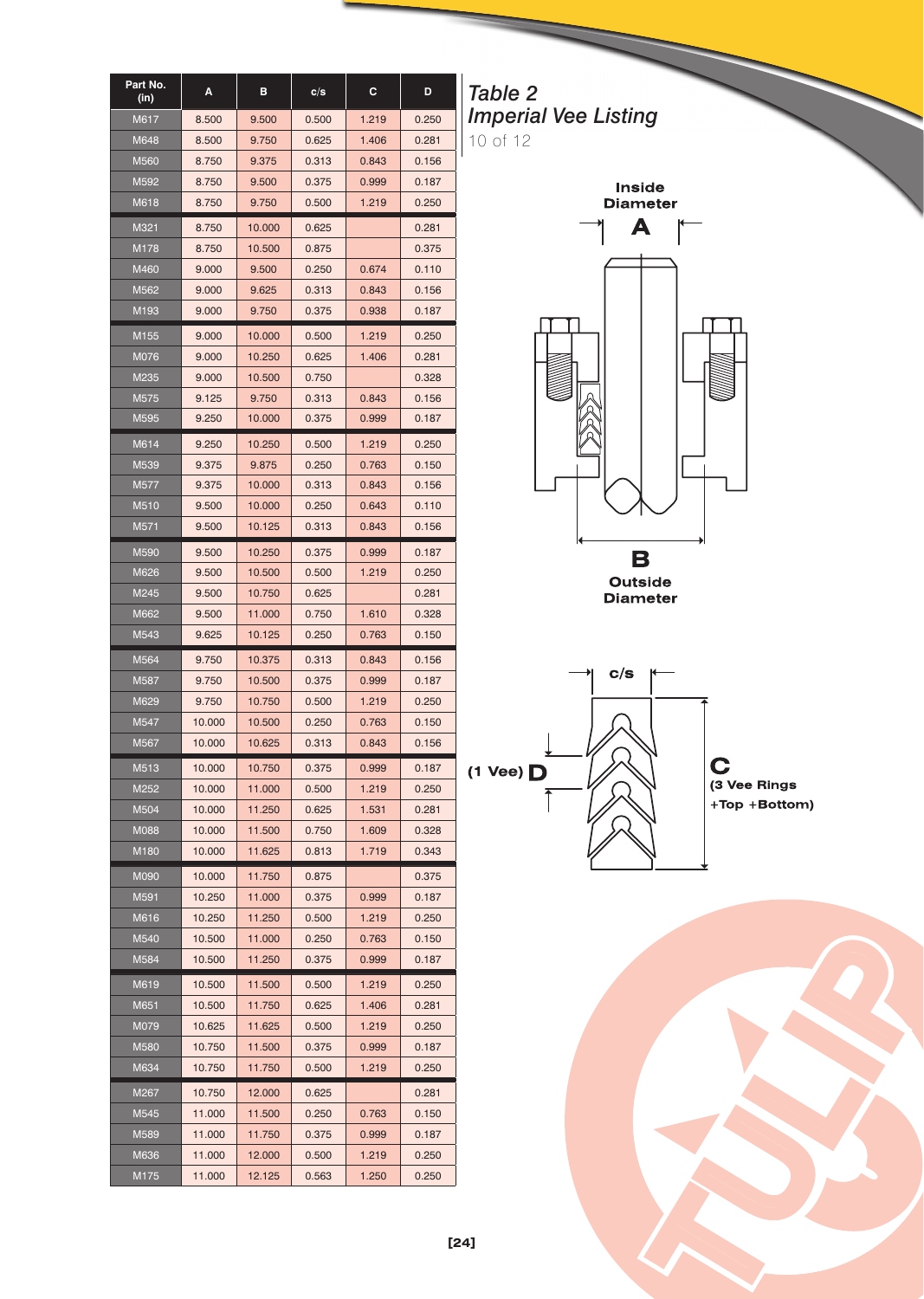



**Outside** 



**[25]**